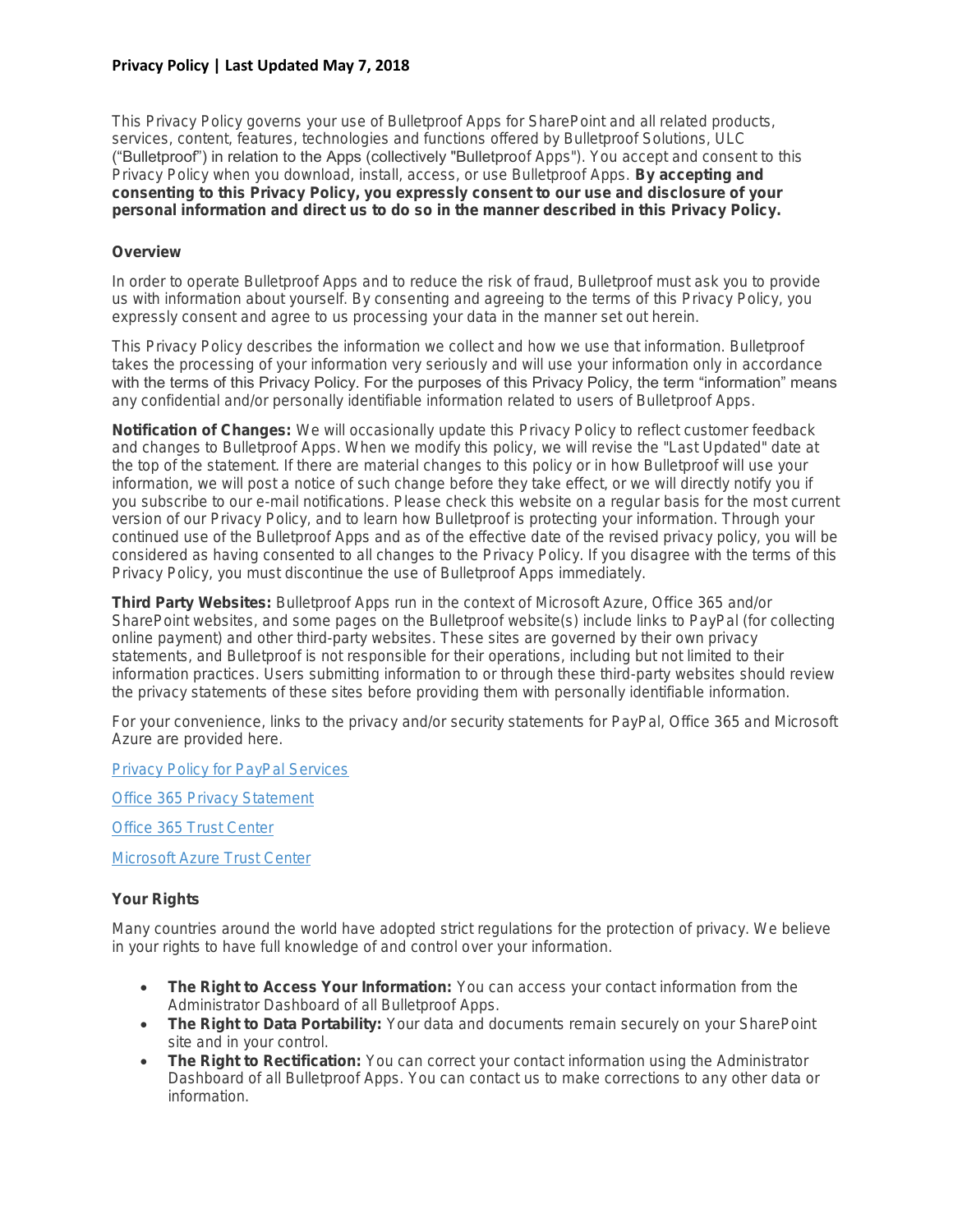- **The Right to be Forgotten: If you discontinue using Bulletproof Apps, you can contact us to request the removal of your personal information.**
- **The Right to Prevent Profiling: Bulletproof Apps do not utilize any form of profiling.**
- **The Right to Object: You can update your communication preferences using the Administrator Dashboard of all Bulletproof Apps. You can contact us to object to any usage of your information. Remember that Bulletproof only collects the bare minimum of information required to validate your use of the Bulletproof Apps.**

## **Information We Collect**

**Required Information: To use Bulletproof Apps (free versions and/or paid subscriptions), you must have a SharePoint license or a subscription to Office 365. Your SharePoint sites contain information about you, such as your name and email address. For Bulletproof Apps to function properly, we collect some information from you and your SharePoint site.**

- **Your Name**
- **Company Address**
- **Phone Number and/or Email Address**
- **The SharePoint website URL(s) where Bulletproof Apps are installed**

**Information About You From Third Parties: To purchase a subscription to Bulletproof Apps, you must make payments through PayPal. We collect information during the payment process to comply with global regulatory requirements and to help communicate with you regarding issues related to your purchase and usage of Bulletproof Apps. We collect the following information.**

- **Name**
- **Billing/Shipping Address**
- **Phone Number**
- **Email Address**
- **Summary of the payment transaction, including: payment amount, tax amount, payment date, payment status and various unique ID values related to the transaction. Important\* Bulletproof does not collect credit card, debit card or bank account information ("Personal Financial Information") during the payment process, this is handled by PayPal.**

**Website Traffic Information: Because of the way Internet communication standards work, when you arrive at or leave Bulletproof website(s) or use Bulletproof Apps, we automatically receive the web address of the site that you came from or are going to. We also collect information on which pages of our website you visit, IP addresses, the type of browser you use and the times you access our website.**

**Cookies, Local Storage and Similar Technologies: When you access our website(s) or use Bulletproof Apps, we may place small data files on your computer or other device. These data files may be cookies, pixel tags, "Flash cookies," or other local storage provided by your browser or associated applications (collectively "Cookies"). We use Cookies to recognise you as a customer, customise content, help ensure that your account security is not compromised, mitigate risk and prevent fraud, and to promote trust and safety across our sites. You are free to decline our Cookies if your browser or browser add-on permits, unless our Cookies are required to prevent fraud or ensure the security of websites we control. However, declining our Cookies may interfere with your use of our website and Bulletproof Apps.**

**Communications: When you communicate with us for customer service or other purposes (e.g., by emails, phone calls, web forms, etc.), we retain such information and our responses to you in the records of your account.**

**Questionnaires and Surveys: From time to time, we offer optional questionnaires and surveys to our users for purposes such as assessing users' interests and needs. If we collect personally identifiable information from our users in these questionnaires and surveys, the users will be given notice of how the**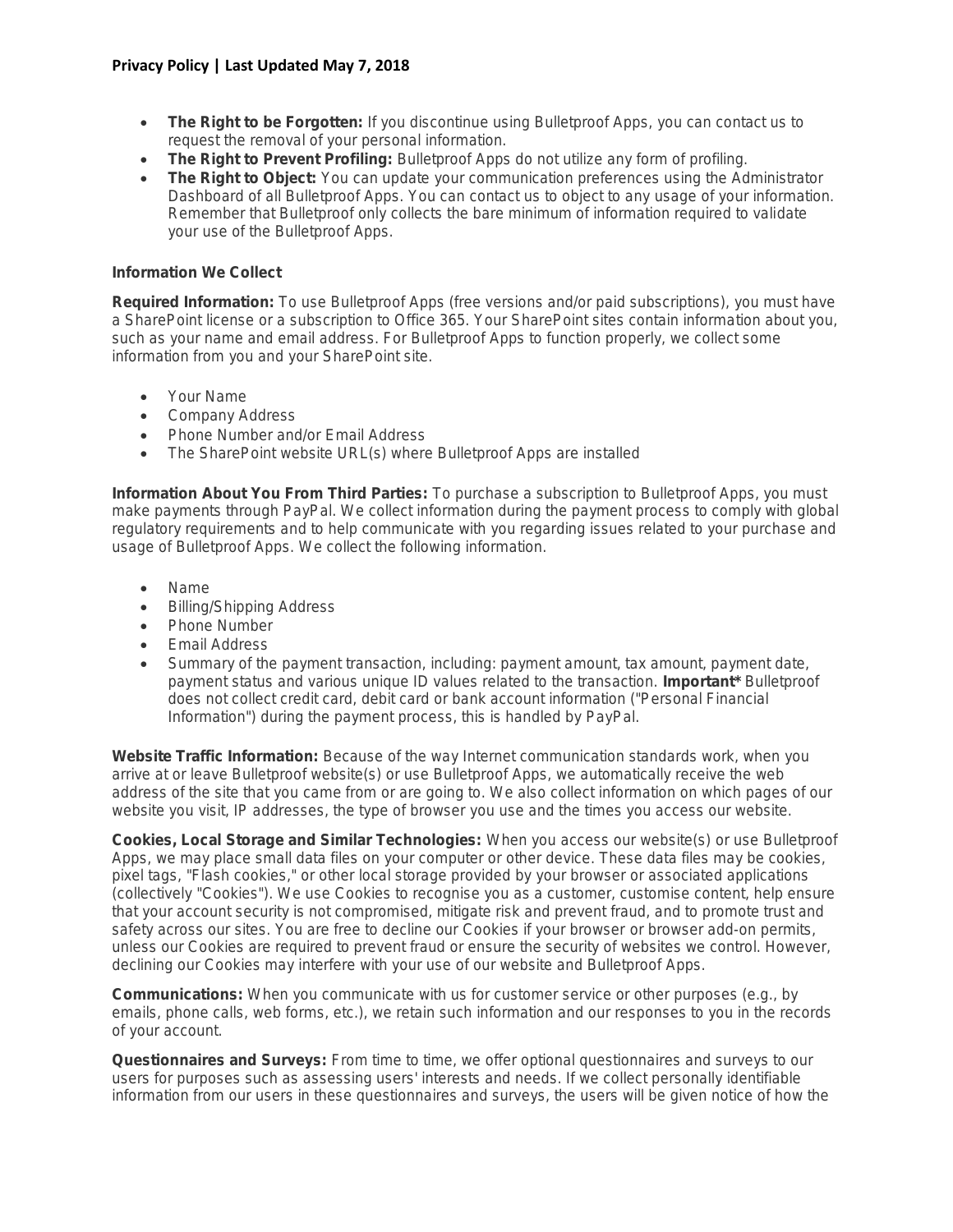**information will be used prior to their participation in the survey or questionnaire. If you choose to answer our optional questionnaires or surveys, we may use such information to improve Bulletproof Apps, send you marketing or advertising information, or as otherwise explained fully in the survey itself. Bulletproof complies with Anti-Spam legislation and as such you will be provided an option to unsubscribe from these communications. You can also update your communication preferences in the Administrator Dashboard of Bulletproof Apps.**

## **How We Use the Information We Collect**

**Internal Uses: We collect, store and process your information on secure Microsoft Azure data centers located in Canada. Our primary purpose in collecting your information is to provide you with a safe, smooth, efficient, and customised experience. You agree that we may use your personal information to:**

- **process transactions related to the functionality of Bulletproof Apps;**
- **resolve disputes, collect fees, and troubleshoot problems;**
- **manage risk, or to detect, prevent, and/or remediate fraud or other potentially illegal or prohibited activities;**
- **detect, prevent or remediate violations of policies or applicable user agreements;**
- **provide you with customer support services;**
- **improve Bulletproof Apps by customising your user experience;**
- **measure the performance of Bulletproof Apps and improve their content and layout;**
- **manage and protect our information technology infrastructure; and**
- **communicate with you regarding service updates and deliver promotional offers based on your communication preferences;**

**Our Contact with Bulletproof Customers: We communicate with our users on a regular basis via email and by phone to provide requested services:**

- **respond to requests for customer service;**
- **confirm information concerning a user's identity, business or account activity;**
- **conduct customer surveys; and**
- **investigate suspicious activity.**

**We use your email or physical address to send you information about important changes to our products and services, and to send notices and other disclosures required by law. Generally, users cannot opt out of these communications, but they will be primarily informational in nature rather than promotional.**

**We also use your email address to send you other types of communications that you can control, including marketing, customer surveys and newsletters. You can choose whether to receive some, all or none of these communications at any time by updating your communication preferences in the Administrator Dashboard of Bulletproof Apps. SMS (text messaging) will be treated as an email for the purpose of managing your communication preferences.**

**In connection with independent audits of our financial statements and operations, the auditors may seek to contact a sample of our customers to confirm that our records are accurate. However, these auditors cannot use personally identifiable information for any secondary purposes.**

## **How We Share Information**

**Bulletproof will not sell or rent any of your personal information to third parties.**

**We will not disclose your information to a third party (including law enforcement, other government entity, or civil litigant) unless required by law. Any subcontractor retained by Bulletproof to provide services to you on our behalf is bound by this Privacy Policy in contract with Bulletproof. Should any third party**